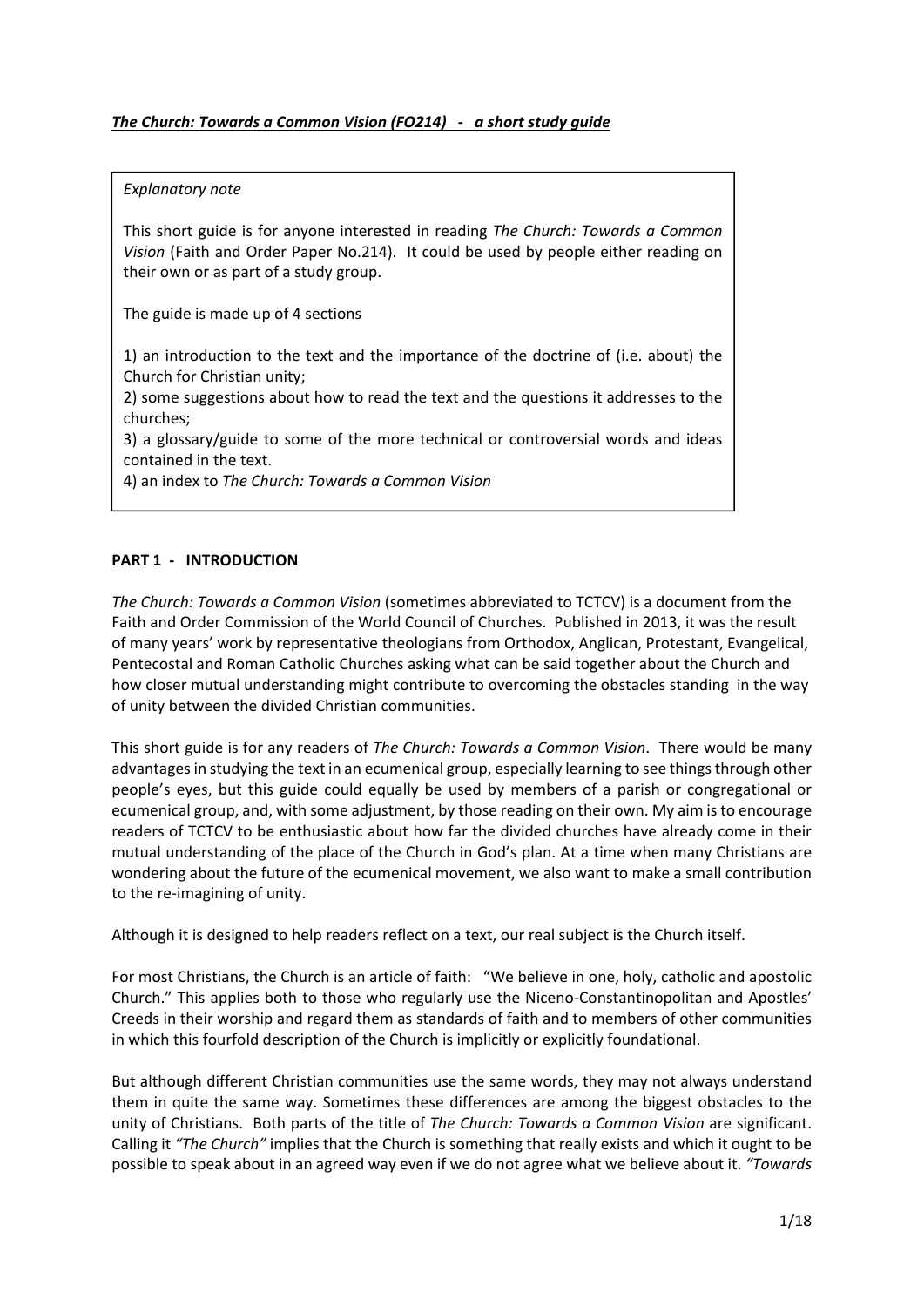*a Common Vision*" suggests that we are far from such agreed understanding; indeed we do not yet agree about what we see when we look at the Church.

This is why it claims to be a "convergence" rather than a "consensus" text. Its authors believe they have discovered some real coming together in shared understanding, but that this still falls far short of full agreement.

It cannot be stressed too much that *TCTCV* is not an agreed statement about the Church. Therefore, we should not ask, "Does this document say exactly what I/my church believes about the Church?" but rather "Can this document help me/my church understand better why finding agreement about the Church is important for Christian unity and learn what aspects of the subject still need to be resolved?"

*The Church: Towards a Common Vision* is not a theoretical document emerging from a purely academic study of the Church, but is the outcome of almost 30 years work by Christian theologians, lay and ordained, for whom the Church is not an abstract idea, but the living context of their own Christian discipleship. Like its famous predecessor *"Baptism Eucharist and Ministry*" this text is designed to support the separated Christian churches in their quest to realise the unity for which Christ prayed.

What Jesus meant by this prayer and what the writers of the New Testament epistles meant by their frequent exhortations to unity are critical questions. Ecumenists often talk about the "goal of unity". But what is that goal? Answers fall somewhere along the spectrum from a unity between believers that is known to God alone ("invisible" unity) to what is sometimes called "organic" or "full visible" unity. This is an important question, because it touches what we believe about the will of God and the work of Jesus. Once again we need to be aware that even though they use the same words people may not always mean the same. And *vice versa:* differences in language sometimes conceal an underlying agreement.

This is an "ecumenical" text in the sense that its authors come from a wide range of different and separated Christian churches. They are all theologians appointed by their respective churches and ecclesial communities. As the Historical Note (p.41ff) makes clear, the document has been subject to wide consultation and its previous versions (*The Nature and Purpose of the Church* and *The Nature and Mission of the Church*) have been extensively revised and reshaped in the light of responses and criticisms received.

Inevitably the text contains many words and expressions that may not be in everyday use or which may be understood differently by different people. This is why the third section of this guide consists of a glossary: a series of reflective comments on some of these words and expressions.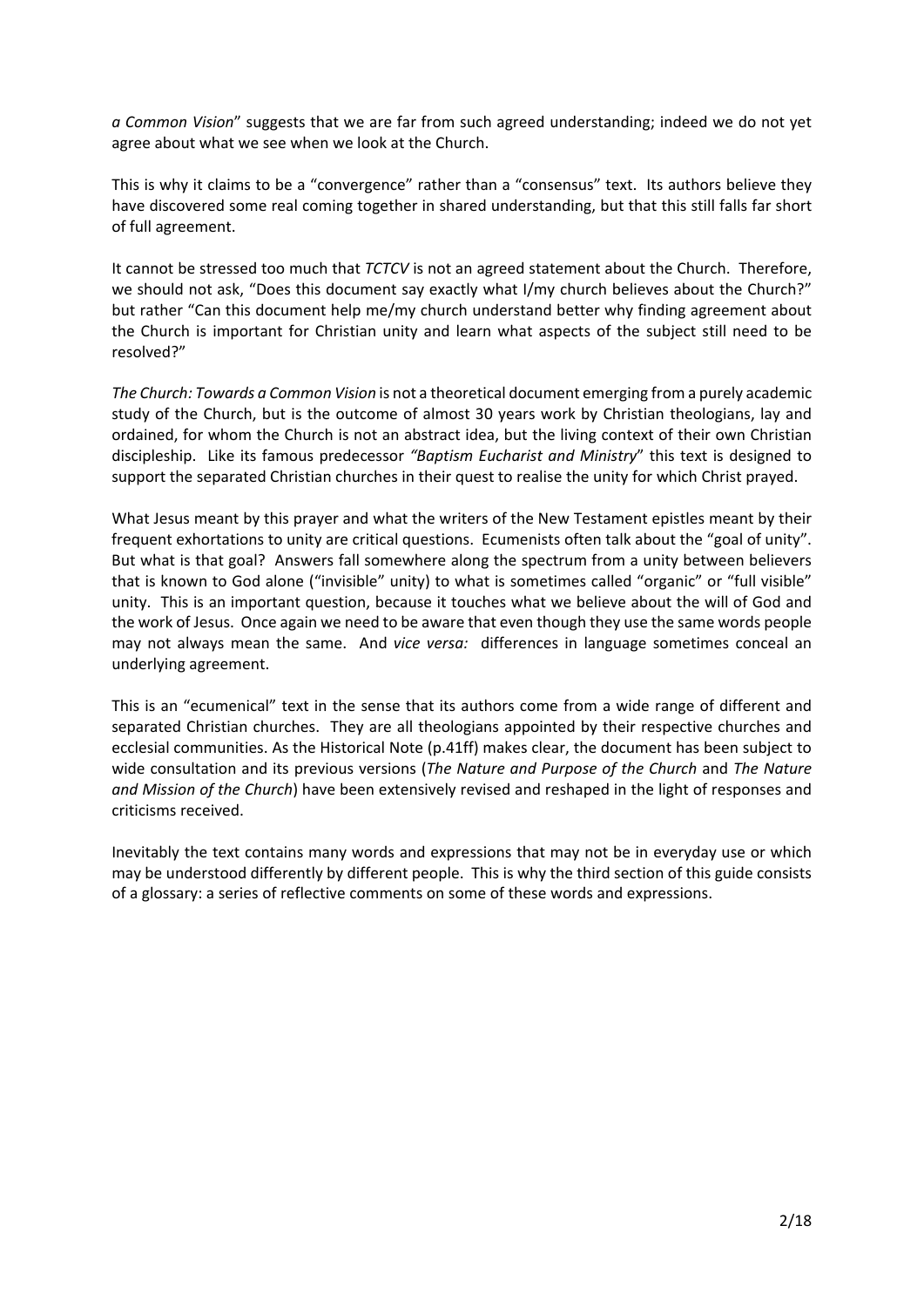# **PART 2 ‐ SUGGESTIONS FOR READING THE DOCUMENT**

This section suggests a number of different ways in which the document could be studied, and some people, (individuals and groups) will simply want to read and discuss it as it stands, working through it chapter by chapter. Others might like to use one or other of the suggestions below. Whatever method is adopted it might be helpful to begin by identifying what readers themselves bring to the text, that is, to consider what presuppositions or existing understanding and ideas they have about the Church. Local and ecumenical groups could ask two or three members of different denominations to come to the first meeting prepared to say briefly (no more than 5 minutes each) what they think about the Church from the perspective of their own congregation, denomination or locality.

This could lead into a general discussion about such questions as:

- What are the essential things for a church to be a church? Some people may have experience of a "Fresh Expression": what lessons can be learned about what makes such a venture a "church"?
- What scriptural passages would people identify as being most important in understanding what the Church is and what it is for?
- What do people think their own church (denomination or tradition) has to offer the whole Church?
- What do they think they have to learn from others?
- What are the things everyone agrees are important for the Church to be the Church, and where do views differ most? (This may be an interesting question for members of the same denomination as for an ecumenical group!)
- Can people identify examples of where the Church is most faithful (and effective) in serving the mission of God in the world?
- How aware are people of their unity in Christ in their own experience, including in their own local situations? Where and how is it expressed and where and how is it strained? (Why is it sometimes easy to collaborate in practical things like supporting the local food bank, but more difficult to discuss moral or doctrinal questions?)
- What do members feel would make them be more aware of their existing unity "in Christ", and help them find a deeper unity?

## **Suggestion 1**

# **Read and discussthe Historical Note,the Preface and the Foreword before going on to the text itself. This will help you set the document in the context of its own background and of the ecumenical movement as a whole.**

As well as the text itself, the published document contains a Foreword by the General Secretary of the WCC, a Preface by the Director and Moderator of the Faith and Order Commission, and, at the end, a historical note explaining the process leading to the present text. These are not part of the text itself, but are important for understanding its context and background. While it is right to concentrate on the Introduction (p 1‐3), Chapters I‐IV (p5‐37) and the Conclusion (p39, 40), some readers will find it helpful to start with this additional material.

The Historical Note in particular explains the background and shows how *TCTCV* arises from the justly famous earlier text from the Faith and Order Commission, *Baptism, Eucharist and Ministry* (FO Paper 111 1982) and from the responses to it received from the churches. Some idea of the interest that text aroused may be seen in the fact that already in the 1980s over 150 official responses were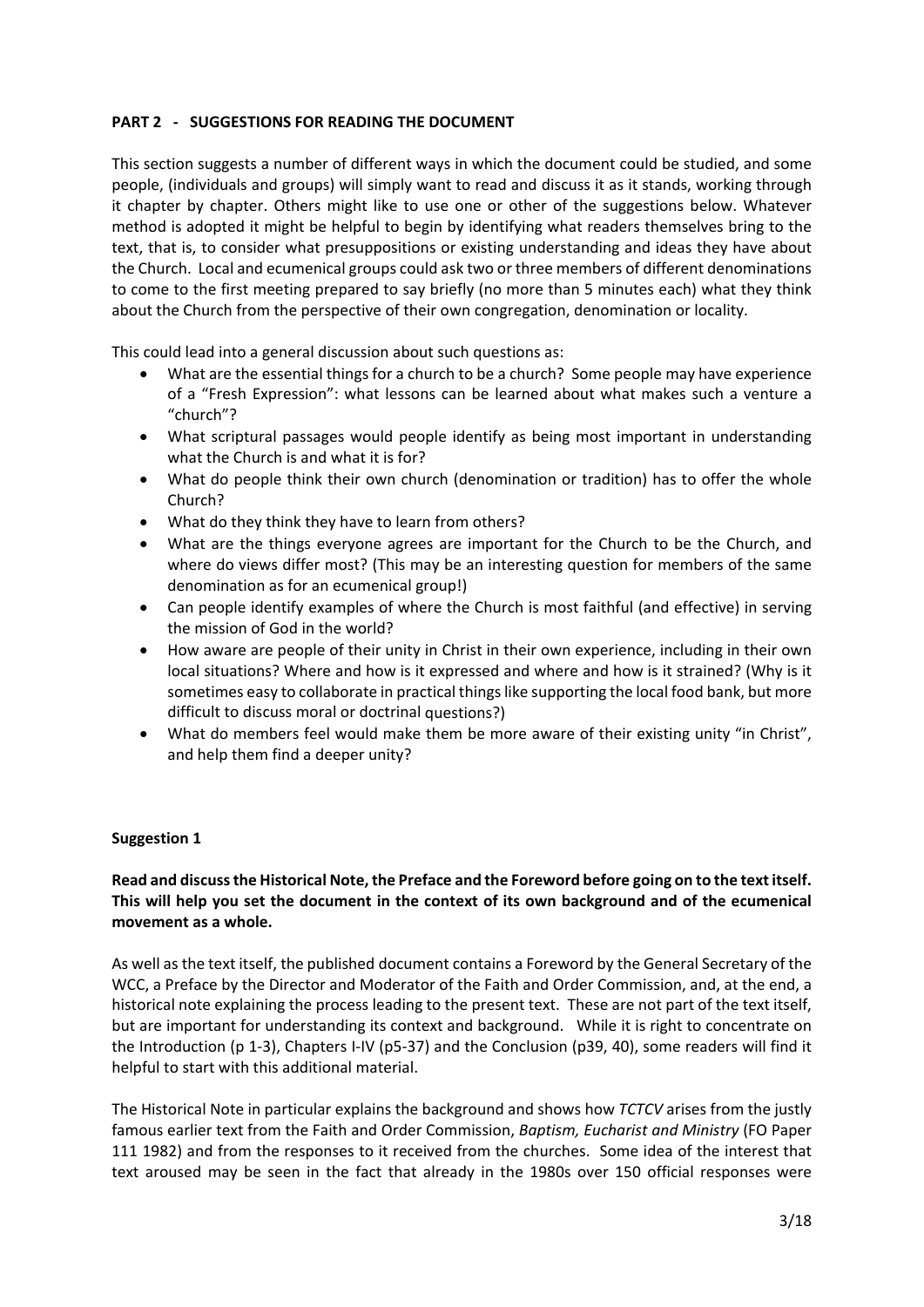received from churches (as well as others from individual theologians, theological schools and councils of churches); by the 25<sup>th</sup> anniversary of the publication of *BEM*, the text had been reprinted 39 times!

A detailed analysis (*Baptism, Eucharist & Ministry 1982‐1990*) identified the need for "common ecumenical perspectives on ecclesiology" as among the "major issues demanding further study." *TCTCV* was preceded by two earlier texts, *The Nature and Purpose of the Church* (FO Paper 181, 1998) and *The Nature and Mission of the Church* (FO Paper 198, 2005). Both these texts were subtitled *"A stage on the way to a common statement."* Responses to these interim texts however revealed that a common statement might be somewhat further away than had been hoped. Hence the more modest subtitle of the present text!

The text of *TCTCV* itself begins with a short Introduction which includes a request to the churches to make an official response in the light of five questions. Although these are "official" questions to the churches, and are therefore expressed in rather formal language, they could also be a useful framework for anyone studying the text.

To what extent does this text reflect the ecclesiological understanding of your church?

To what extent does this text offer a basis for growth in unity among the churches?

What adaptations or renewal in the life of your church does this statement challenge your church to work for?

How far is your church able to form closer relationships in life and mission with those churches which can acknowledge in a positive way the account of the Church described in this statement?

What aspects of the life of the Church could call for further discussion and what advice could your church offer for the ongoing work by Faith and Order in the area of ecclesiology?

The introduction also explains the structure of the text and the theme of each chapter:

I How the Christian community finds its origin in the mission of God for the saving transformation of the world. The Church is essentially missionary, and unity is essentially related to this mission.

II The salient features of an understanding of the Church as Communion, gathering the results of much common reflection both about how Scripture and subsequent tradition relate the Church to God and some of the consequences of this relation for the life and structure of the Church.

III The growth of the Church as the pilgrim people moving towards the kingdom of God, especially upon several difficult ecclesiological questions that have divided the churches in the past.

IV Ways in which the Church relates to the world as a sign and agent of God's love, such as proclaiming Christ within an interreligious context, witnessing to the moral values of the Gospel and responding to human suffering and need.

## **Suggestion 2**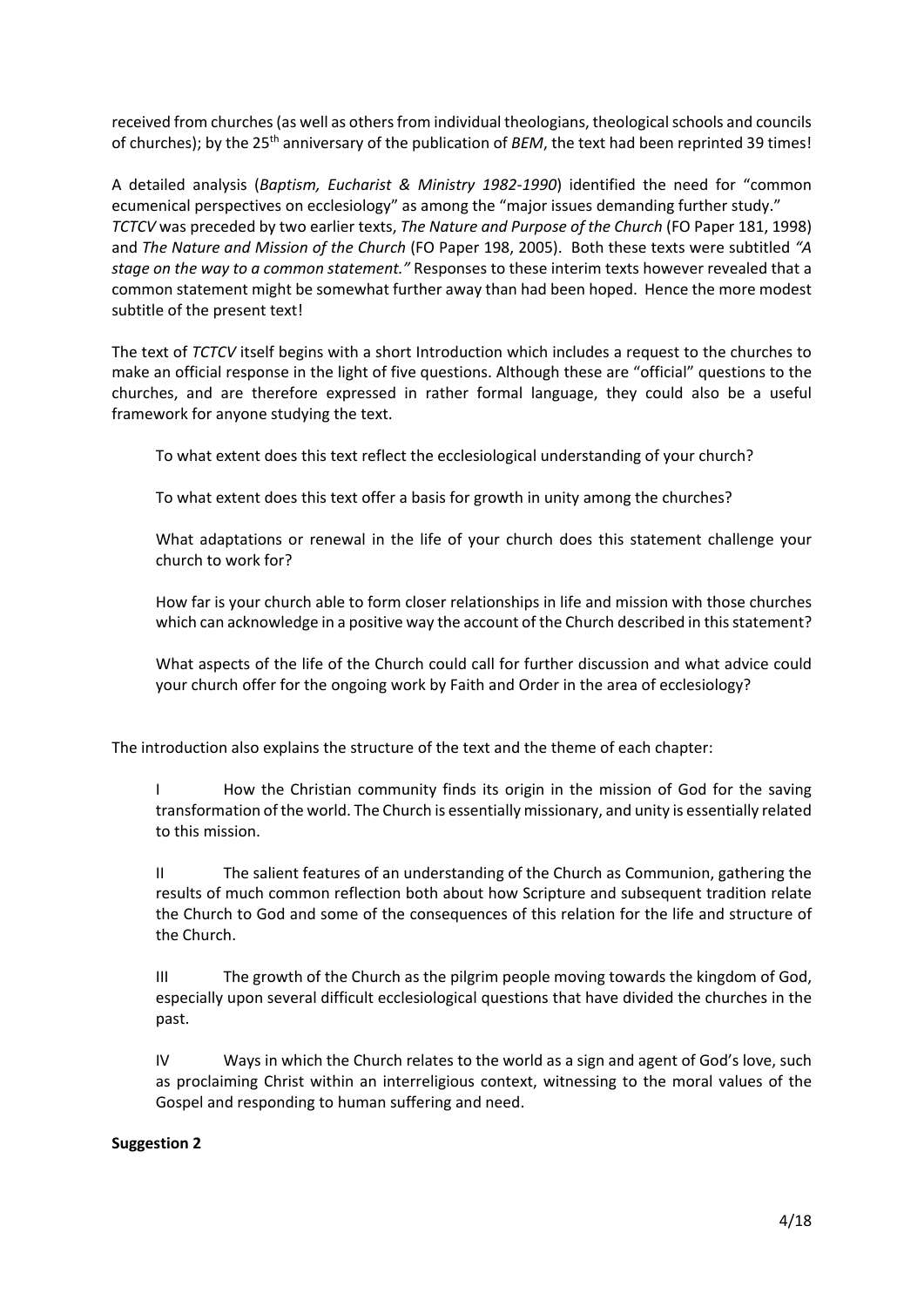Read each chapter of the text with the five questions in mind. (These can be adapted appropriately **for different contexts, e.g. congregational or ecumenical groups.) Here are the questions, in each case followed by a possible more direct re‐wording.**

To what extent does this text reflect the ecclesiological understanding of your church? (How far do you find your own understanding of the Church reflected in this chapter?)

To what extent does this text offer a basis for growth in unity among the churches? (What contribution could this chapter make to the search for Christian unity?)

What adaptations or renewal in the life of your church does this statement challenge your church to work for?

(Does this chapter suggest any areas in which you think your own church needs to be changed or renewed?)

How far is your church able to form closer relationships in life and mission with those churches which can acknowledge in a positive way the account of the Church described in this statement? (What difference would it make if different churches found they agreed with the picture of the Church given in this chapter? Can you imagine your own church becoming closer to other churches if you really can agree on these things?)

What aspects of the life of the Church could call for further discussion and what advice could your church offer for the ongoing work by Faith and Order in the area of ecclesiology? (How far does this chapter answer the questions you have? What further work would you like to have done on the subject matter of this chapter?)

In discussing these questions it will be helpful to bear in mind an important principle of ecumenical dialogue. This has been described as follows: "the notion of convergence implies that theology is understood as having a direction, as going somewhere, rather than involving a mere repetition by each partner of long cherished dogmatic formulae. While not denying that serious issues have indeed divided the churches, commitment to the possibility of convergence entails acknowledging that emotive and polarized language has played a large part in continuing the separation of the churches. The process of convergence involves a willingness to leave behind the language of past polemic in the search for common understanding. All the dialogues look for ways of reconciling antithetical positions, avoiding the terms in which the antithesis was originally put forward. This method suggests that whatever may have been the case in the past is now no longer necessarily so. While there can be no justification in theological dialogue for glossing over differences, it is accepted that the pursuit of restatement is possible. That is, not more irenic restatements of where we once were, nor even restatements of where we are now in our separation, but restatements of our common Christian heritage. The dialogues, therefore, avoid controversial language and attempt to re-examine and re-appropriate our common heritage offered to us in the Scriptures and Tradition." (From "Towards a Church of England Response to BEM and ARCIC", a report to the General Synod of the Church of England in 1985 GS661)

In discussing these questions it will also be helpful to bear in mind another important principle of ecumenical dialogue ‐ or, for that matter, of any conversation aiming at greater mutual understanding and closer fellowship. Inevitably when people or communities become estranged from each other, they begin to develop ways of thinking, speaking and behaving that add to the original causes of separation and so make mutual understanding and reconciliation more difficult.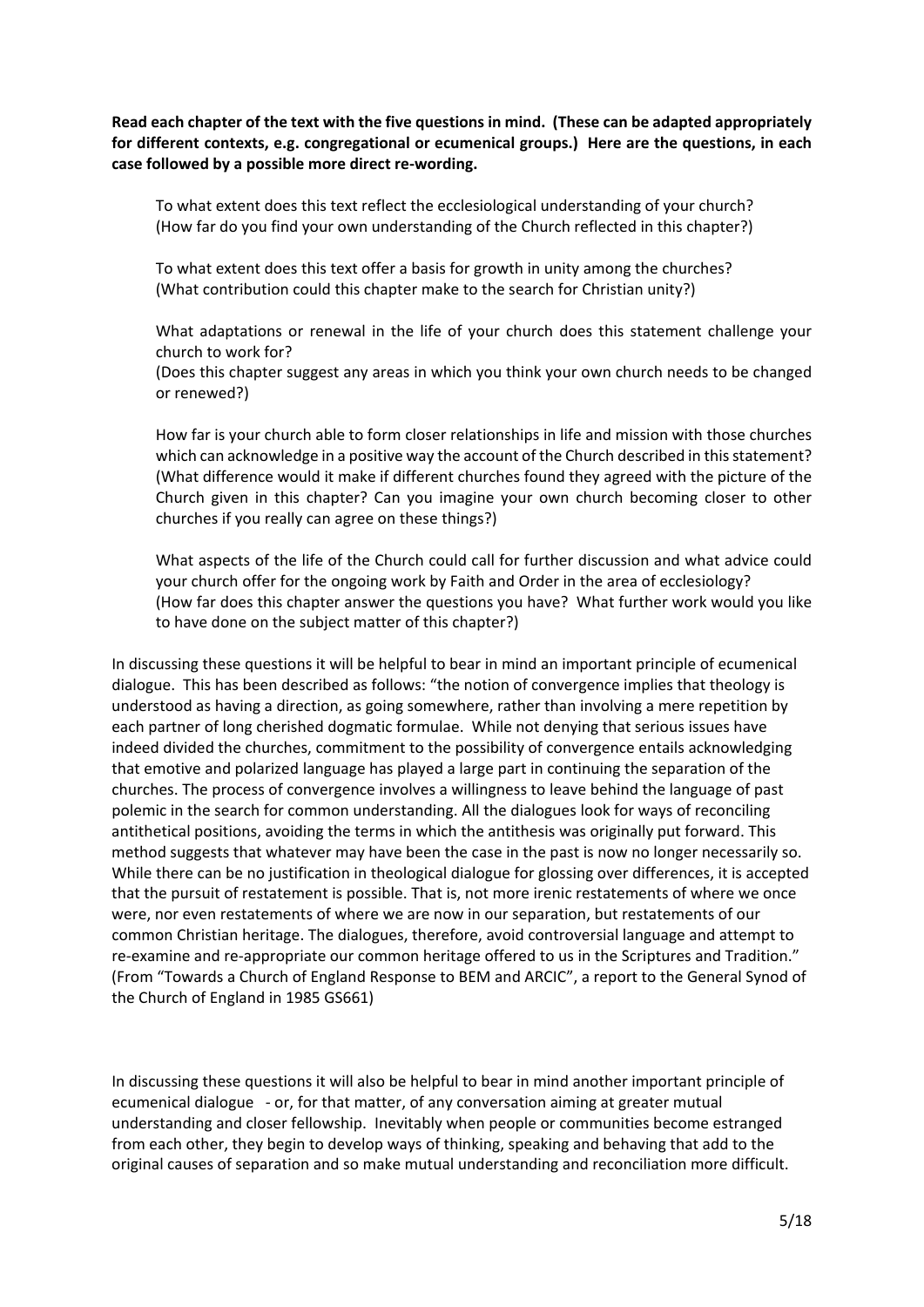They often start speaking in newer and more negative ways about each other and so diverge further and further. As time goes by, the original issues are no longer or no longer the only grounds for division. Without denying the painful experiences of history, reconciliation between churches requires examination of the living faith of the churches and the ways in which this is expressed in order to discover what they have in common and what is really keeping them apart. As trust grows, it becomes possible to think together about the painful experience of separation and the fantasies each may harbour about the other. As most Christian churches claim the Scriptures and other ancient common traditions, and also trust in the present guidance of the Holy Spirit, a particularly helpful ecumenical method is what is called in French "ressourcement" - going back to the sources together and looking at our differences in the light of what we have in common. This shared relearning of the Gospel will often involve gratitude for new discoveries and penitence for past mistakes. It may also lead us to appreciate more clearly how God has been faithful to his people through all the vicissitudes of history.

# **Suggestion 3**

**Concentrate on the thirteen paragraphs printed in italics which draw attention to particular issues where further discussion is needed. In each case, ask whether the paragraph accurately identifies outstanding problems. Could the group suggest ways of resolving them? Perhaps some alleged** problems are not as difficult as suggested. On the other hand, are there some problems in inter**church relations that are not mentioned? How would group members express those difficulties?**

Fundamental issues on the way to unity (Chapter 1 p.8) How continuity and change in the Church relate to God's will (Chapter II p.14) The expression "the Church as sacrament" (Chapter II p. 16) Legitimate and divisive diversity (Chapter II p.17) The relationship between local and universal Church (Chapter II p.18, 19) Sacraments and ordinances (Chapter III p.25) Ordained ministry (Chapter III p.26) The threefold ministry (Chapter III p.27) Authority in the Church and its exercise (Chapter III p.29) The authority of Ecumenical Councils (Chapter III p.30) A universal ministry of unity (Chapter III p.32) Ecumenical response to religious pluralism (Chapter IV p.34) Moral questions and the unity of the Church (Chapter IV p.35, 36)

## **Suggestion 4**

**Paragraph 7 (p.7, 8) highlights some particular challenges facing Christians today. How far do you recognise these challenges and how do you think the Church could face them most effectively?**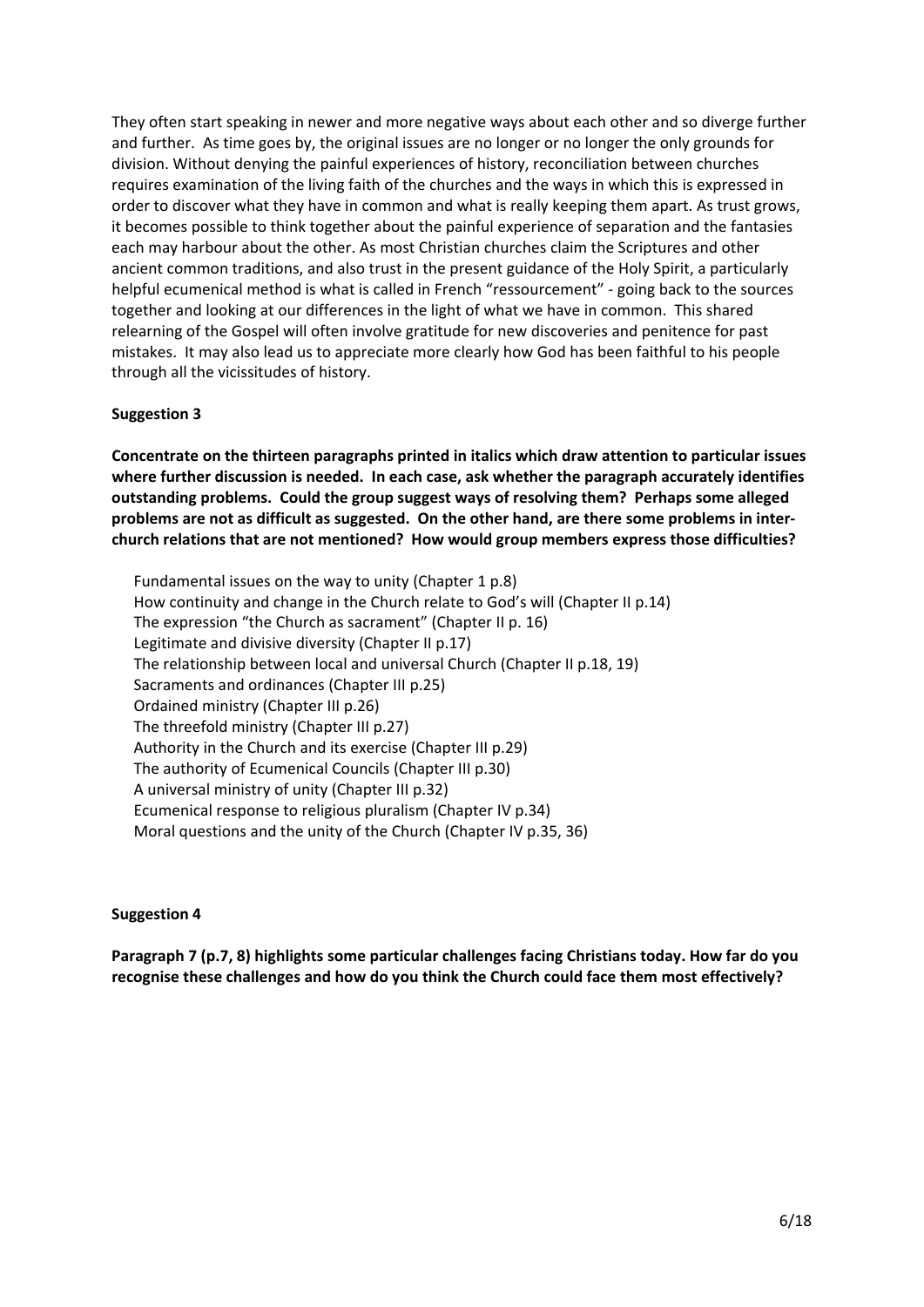#### **PART 3 ‐ GLOSSARY**

*Apostle, apostolicity:* The word "apostle" means "one who is sent". (1) Fundamentally this refers to Jesus, who was sent by the Father. (2) Next it refers to the "chosen witnesses" sent by Jesus who himself was sent by his Father. (3) Applied to the Church throughout the ages, it reminds Christians that the Church rests on the witness of the first apostles to Jesus who was himself sent by the Father, and (4) that the Church itself shares in that sending, to serve God's purpose "which he set forth in Christ, as a plan for the fullness of time, to unite all things in him, things in heaven and things on earth" (Eph. 1.9, 10). To describe the Church as "apostolic" involves all these elements. Most difficulties about the use of the term concern the relationship between 1, 2, 3 and 4!

*Apostolic succession:* Acts 2.42 states that the early Christian community remained faithful to the teaching of the apostles. Most Christians agree that this remains one of the characteristics of their faith today. There are however differences about how being "faithful to the apostles' teaching" here and now connects to being "faithful to the apostles' teaching" throughout the ages and in other parts of the world today. All agree about the identity (or continuity) of teaching; some also regard the chain of authentic and authorised teachers as an important element.

ARCIC The Anglican-Roman Catholic International Commission, established by Pope Paul VI and Archbishop Michael Ramsey, in partial fulfilment of the recommendations of the Malta Report 1968. The goal was "the full, organic unity of our two Communions." ARCIC has had 3 "phases" and has produced a long series of "agreed statements" (agreed, that is, by the Commission and submitted to the respective authorities of the Holy See and the Anglican Communion.)

*"Baptism, Eucharist & Ministry" (BEM):* Many Christian divisions involve differences about some of the elements of church life that have been essential for most Christians since New Testament times. This is why it is important to find sufficient agreement about baptism, the Lord's Supper and the ministry. "Sufficient" has been used because one of the questions is how much agreement about the understanding and practice of these rites is necessary for unity and how far it is possible to "agree to differ". This has been a concern of the Faith and Order Movement from the outset (and, since 1948, of the Faith and Order Commission of the World Council of Churches). A high point was the publication in 1982 of the so‐called Lima Text, *Baptism, Eucharist & Ministry*. This document encouraged reflection on how far the separated churches already agreed and might grow closer, and challenged those churches that could recognise their own teaching in the text to reconsider their relationships with other churches that also did so. As the churches responded to this text it became apparent that another question lay behind how these particular rites are understood especially by those churches that regard them as "constitutive of the Church" (i.e. part of what makes the Church the Church) - namely how the separated Christian communities think about the Church itself. That is what is meant by "ecclesiology". The present text *TCTCV* is an attempt to respond to that question.

*Bilateral dialogue:* dialogues between two churches or confessions. To be distinguished from "multilateral dialogue" in which more churches are involved. Typically bilateral dialogues have a more immediate aim of changing the relationships between the partner churches.

*Catholicity:* The Greek expression *kath'olou* means "as (or according to) the whole". In other words it implies wholeness. This is often translated as "universality". "World-wide" is a less satisfactory translation as it misses the dimension of "throughout the ages". A classic definition was given by St Cyril of Jerusalem in the fourth century: "The Church is called catholic because she is everywhere in the whole inhabited world, from one end of the earth to the other; and because she teaches universally and perfectly all the doctrines which ought to come to human knowledge, whether to do with visible or invisible things, with the realities of heaven or the things of earth; and because she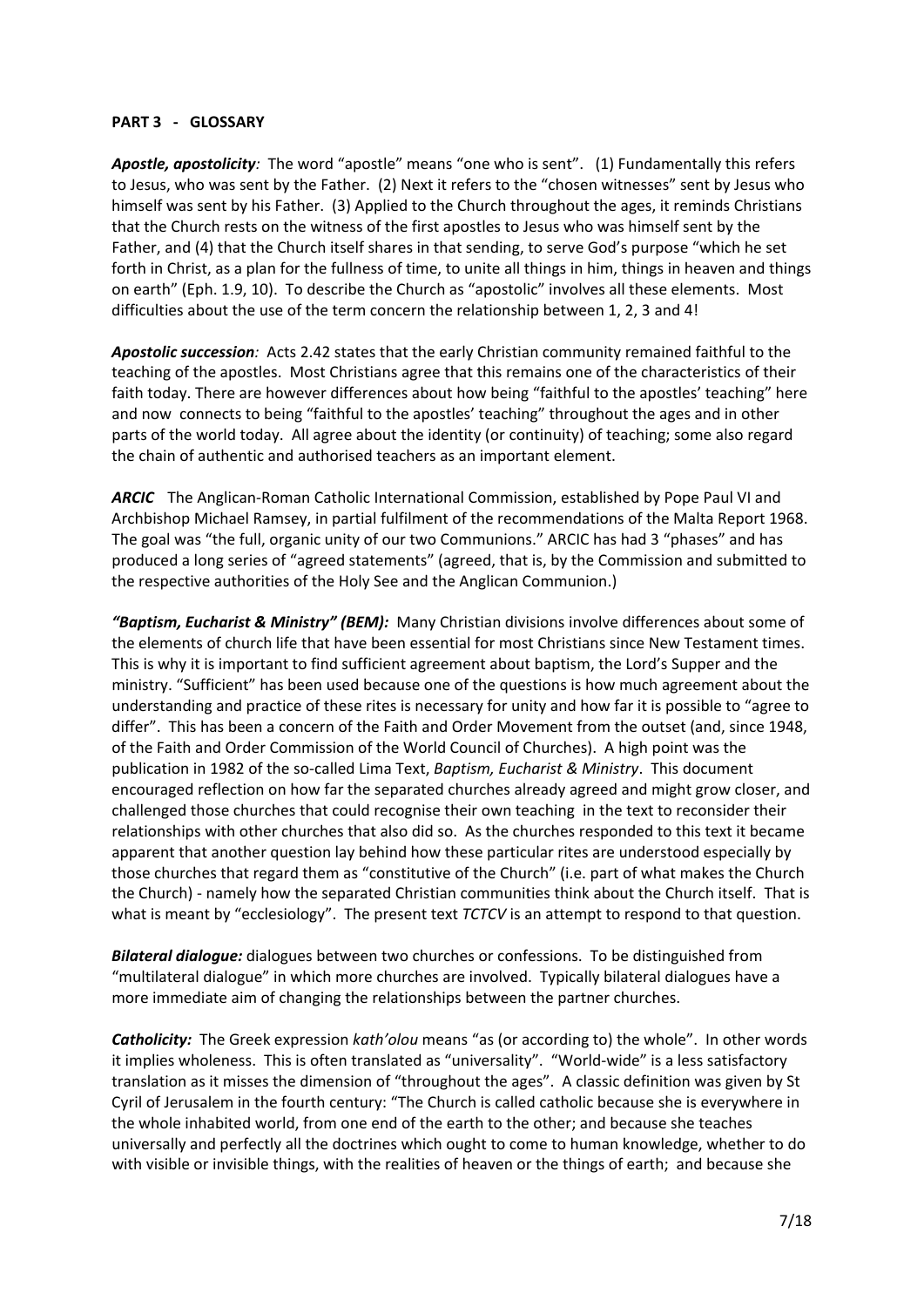brings people of every kind under the rule of true piety, whether they be rulers or subjects, learned or unlettered; because she universally cures and heals every kind of error of committed by soul or body, and because she possesses within herself every kind of virtue that can be named, in deeds and words and in all kinds of spiritual gifts."

*Church/church/churches:* Although it is hard to be completely consistent, ecumenical texts try to use the word Church (with a capital/upper case C) when they are referring to the "one, holy, catholic and apostolic Church" of the creeds. The word "church" (with a lower case "c") may mean a particular or local church. In the present divided state of Christianity the terms "church" and "churches" (lower case "c") are also frequently applied to "denominations " or "confessions", although not all Christian communities are happy with this usage. (By ecumenical convention however, "To participate in a council of churches … does not imply that all members regard all other members as churches in the same way in which they regard themselves.........Such courtesy is not merely pragmatic, but can contribute to a spiritual encounter between different communities in which as trust grows it becomes possible to face the theological issues together." In other words it is both practical and polite to allow communities to use their own language to describe themselves.)

In the New Testament itself the word usually translated as "church" (*ekklesia*) comes from a root meaning "to call out" or "summon to a meeting". In the NT as well as applying to the Church, it is also used for secular assemblies of various kinds, for example in Acts 19 where it refers both to a special meeting of craftsmen (v.32) and to a duly constituted civic meeting (v.39). Although this might suggest that *ekklesia*/church means a congregation, or an assembly when it is actually gathered (as it does for example at I Cor 11.18), it can also have an institutional meaning, that is to say a permanent community as well as an occasional congregation. (A modern comparison might be the Northern Ireland Assembly. This parliament has a permanent existence, and its members are MLAs whether actually in session or not).

As well as the gathered congregational sense mentioned in the last paragraph, the word *ekklesia* is used in a number of different senses in the New Testament. In Matthew 16.18, for example, "the Church" seems to envisage a reality greater than a particular local community. Compare Jn 17.20, where, although Jesus does not use the actual word, he prays "not for these only, but also for those who believe in me through their word." In the epistles and in Revelation "churches" are usually congregations in particular places. In Ephesians 1.22,23 the Church is described as Christ's body, "the fullness of him who fills all in all."(cf Col 1.18) This helped pave the way for an understanding of the Church as a supernatural reality, of which all actual churches are manifestations.

The New Testament does not contain a developed doctrine of the Church (or any other key Christian doctrines) but reflection on the NT evidence takes us to most of the central questions of the subject. What did Jesus mean when he said he would build his Church on the rock of Peter or of Peter's faith? How does this community (or assembly) relate to the community of Israel? What is the relationship between the "universal" and the "local" (and how both are to be defined)?

**Communion**: This is a translation of the New Testament word *koinonia*, another translation of which is "fellowship". Its root meaning is sharing in common or participation; hence it can refer to the principle of sharing, to what is shared or to the consequences of sharing. Some examples of these different uses:

- "the communion/fellowship of the Holy Spirit" (e.g. II Cor 13.13). This could mean either the fellowship created by the Holy Spirit or fellowship with (or in) the Holy Spirit (or possibly both!);
- the fellowship or sharing among the disciples (Acts 2.42)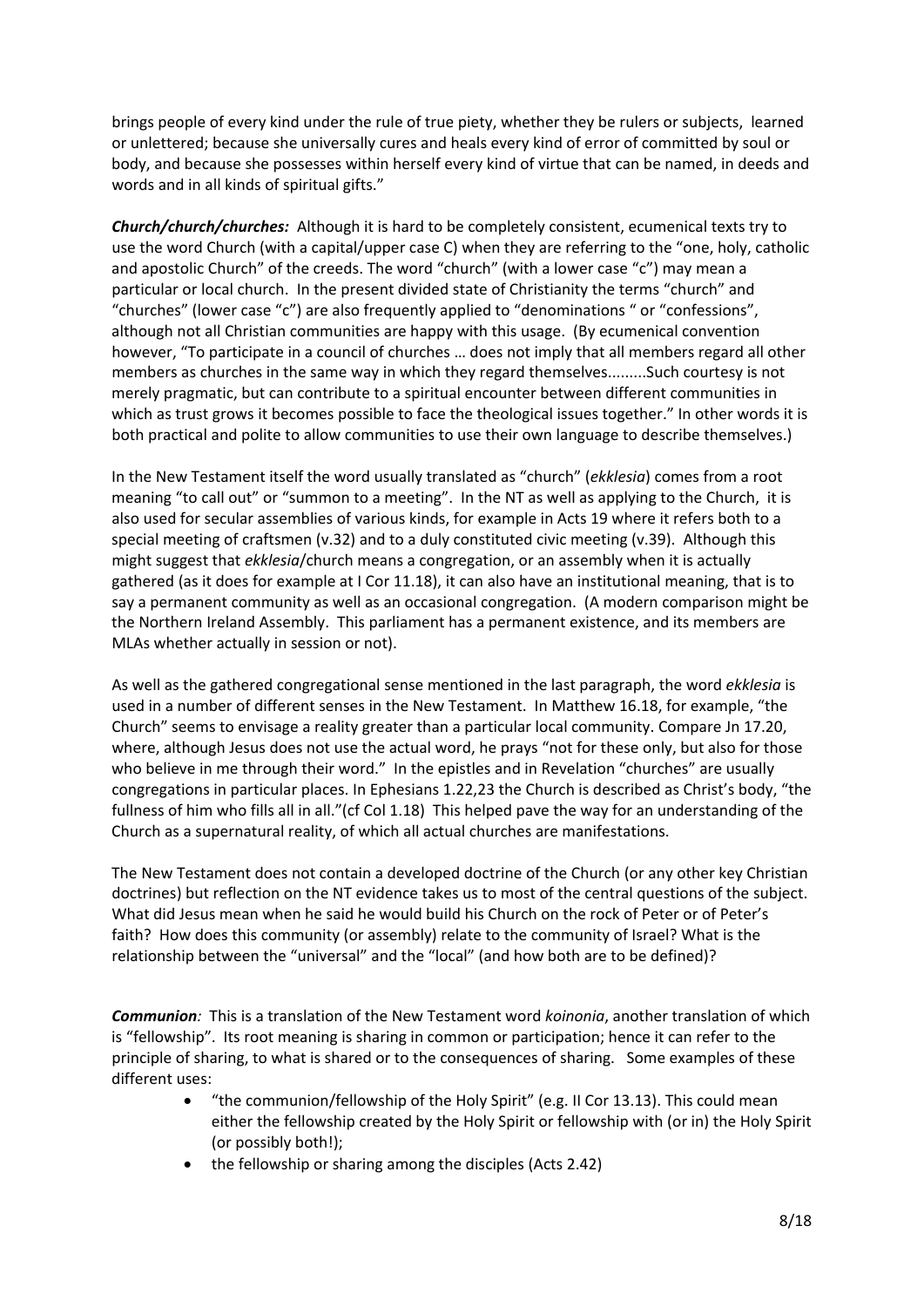- the solidarity that flows from this ‐ as, for example, the contribution to the needs of the poor among the saints in Jerusalem (Rom 15.26);
- the sharing of the body and blood of Christ (I Cor 10.16), thus leading to the expression "holy communion" applied to what is for most Christians the central act of Christian worship;
- these different meanings come together when "communion" is used to describe the life of the Church itself and relations between churches and their members. Even when they do not use the word, most churches have a sense of who is fully in their fellowship, and of their relationship to other communities. This is what is meant when the expression "being in communion with" is used; a similar idea is expressed by phrases like "offering the right hand of fellowship" or "being in connexion". For many churches the link between understanding the Church as a communion and the sacrament of Holy Communion is particularly close. Some families of churches describe themselves as "communions", for example the Anglican Communion. In the present divided state of Christendom, it is hard to avoid language like "full", "partial" and "impaired" communion. A helpful development in recent years has been the recognition that Christians in their separated churches are in real but imperfect communion with each other. A major theological problem remains, however: if Christ is the source of our unity, how can those who "in Christ" not be in communion with each other? Resolving this is the aim of the ecumenical movement. Because it introduces such an illogicality to the heart of the Gospel community, it is a tragedy when Christians do not feel their disunity to be a matter of urgency, even something that challenges their faithfulness to Jesus Christ.

*Consensus***:** This refers to the unity of heart and mind to which Paul often exhorted his churches. It is closely related to the idea of unanimity (being of one mind, heart or will). Theologically this presupposes that the truth of the Gospel and the ability we have to receive it are a revealed gift of God and do not depend on our individual opinions. It rests on what is sometimes described as the *sensus fidei,* an instinct for the Gospel possessed by all believers. "Consensus decision making" is favoured by some churches (and by the World Council of Churches) as a more faithful way of discerning the will of God than majority voting methods. Applied to the decisions of Ecumenical Councils or to "ecumenical texts", the word consensus is a way of saying "this is the faith of the Church", and not "this is what most of us think."

**Convergence:** This refers to the way in which a common reappraisal of our common origins can enable better mutual understanding between the churches and help them move closer together. It presupposes that previously they were on at best parallel but even possibly divergent paths**.**  Convergence is thus a sign of hope, although to use the term acknowledges that we are some way off from consensus. A "convergent text" is applied to an ecumenical text that is able to register progress with a hope for more complete agreement in the future.

**Council** Meeting in "synod" or "council" was from an early date one of the ways in which the early churches discerned whether they shared the same faith (as well as making practical decisions to regulate various aspects of church life). From the early fourth century some councils came to be recognised as "ecumenical", signifying that they were, in principle at least, assemblies that represent the fullness the Church, filling the whole inhabited world (ecumene). Churches that acknowledge the authority of Ecumenical Councils do not necessarily agree about how many they recognise.

An Ecumenical Council presupposes the Church's unity/uniqueness. It is not therefore the same as a modern "Council of Churches", which starts from the twin realities of a common desire for visible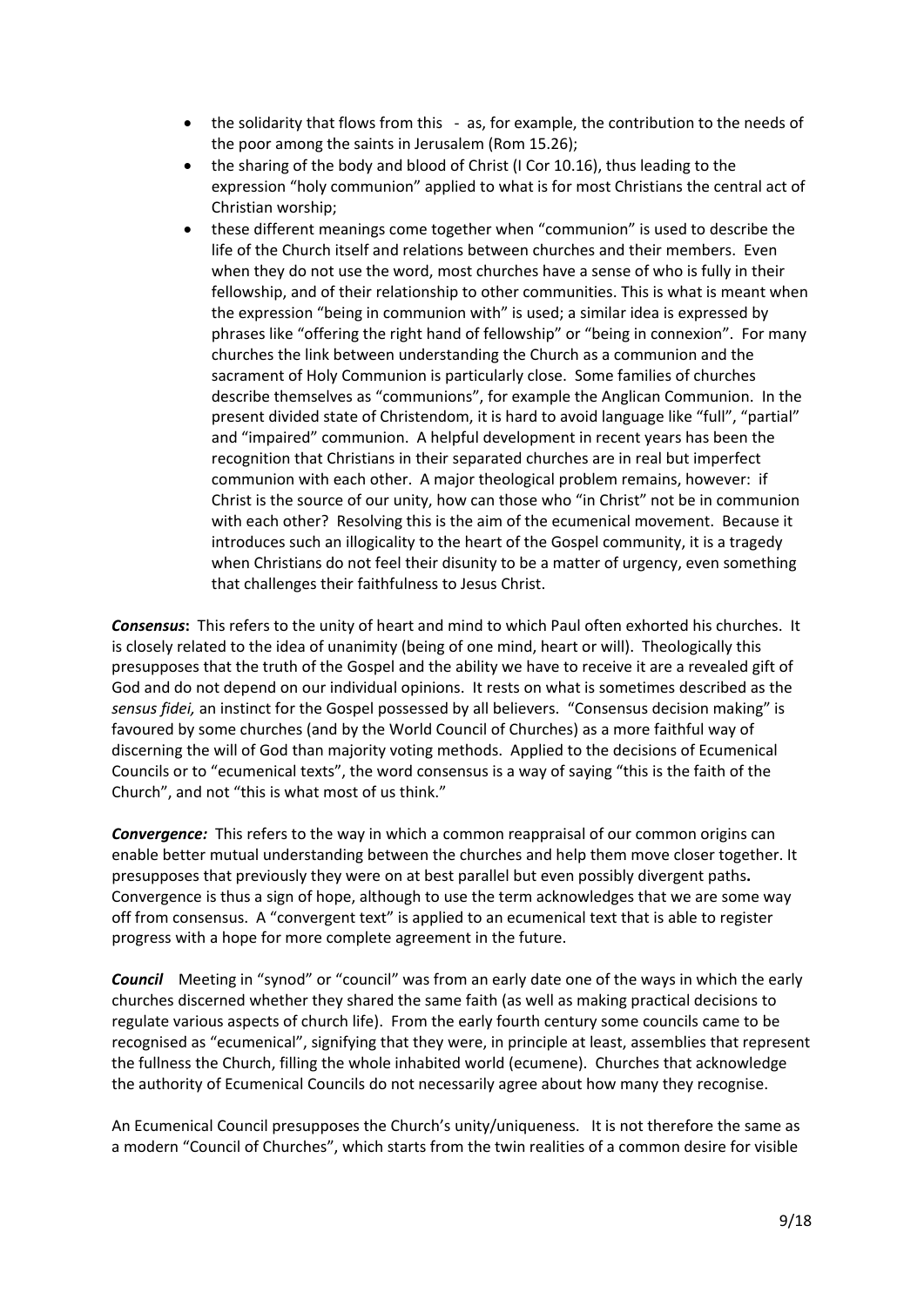unity and the present experience of disunity. The situation is further complicated by the fact that different churches take different views of the difference between these two kinds of council

*Diakonia* Diakonia (Greek = service) is, with leitourgia (= worship cf liturgy) and martyria (= witness) one of three activities which may be regarded as features of the Church in all places and all times even though they are expressed a wide variety of different ways. When Jesus said "The Son of Man came not to be served but to serve and to give his life as a ransom" (Mk 10.45) he not only indicated the way his disciples should behave, but also linked service to self‐offering. This link gives Christian service a "doxological" character and also implies that authentic Christian worship must always be marked by concern for human need. This is reflected in many churches by the ministry of "deacons" with both a liturgical and a charitable function (with the emphasis tending more in one direction or the other according to the church in question.)

**Dialogue** Inter-church dialogues may be bi-lateral (involving two partners) or multi-lateral (involving many different churches or confessions.) While some form of unity is the ultimate goal of most "ecumenical" dialogues, this is more likely to be the immediate aim of bi‐lateral dialogues because these can concentrate on the particular issues at stake between the "traditions" involved. There are approximately 40 official bi-(and in some cases tri-) lateral dialogues at the international level, and many more regional dialogues. More details can be found on the WCC and CTBI websites. Multilateral conversations are normally of a wider theological character and do not have the intention of changed inter‐church relations in the short term. They may nevertheless help clear the ground for better relations between two or more of the churches involved. A good example of the latter would be the work on *Baptism, Eucharist and Ministry* by the Faith and Order Commission of the WCC. They may however create a changed climate in which some participating churches find themselves able to move towards unity. BEM asked the churches to consider "the consequences your church can draw from this text for its relations and dialogues with other churches, particularly with those churches which also recognize the text as an expression of the apostolic faith." A similar question is asked by TCTCV:" How far is your church able to form closer relationships in life and mission with those churches which can acknowledge in a positive way the account of the Church described in this statement?" The reports and agreed statements from most dialogues at the world level have been collected in three volumes "Growth in Agreement I, II, III" (WCC Publications 1984, 2000, 2007)

*Ecclesiology:* This may mean (1) the study or understanding of the Church as an article of faith, (2) the comparative study of how different Christian communities understand the Church in this sense or even how they understand themselves in relation to it.

As a theological term, ecclesiology should not be confused with the use of the same word to describe the study of church buildings, decoration, art, furnishings and music. All these however usually reveal some particular understanding of the Church.

*Ecumenical:* Most people use this word to describe inter‐church relations, usually in the context of the churches' quest for unity. Thus the "Ecumenical Movement" is the totality of efforts, thinking, prayer, organisation and projects designed to improve relations between the churches for the sake of unity. It presupposes the divisions between Christians and seeks to heal them. Dependent on people's views on some other issues addressed in this study guide (see for example, Unity, Ecclesiology) the ecumenical movement is trying either to make an existing unity more visible and effective or to create (or re-create) a unity that does not currently exist - with a number of intermediate positions!

Behind this modern usage, and rather hidden by it, lies a much more ancient Christian use of the word. The word "ecumenical" comes to us from the Greek term "ecumene (oikoumene)", meaning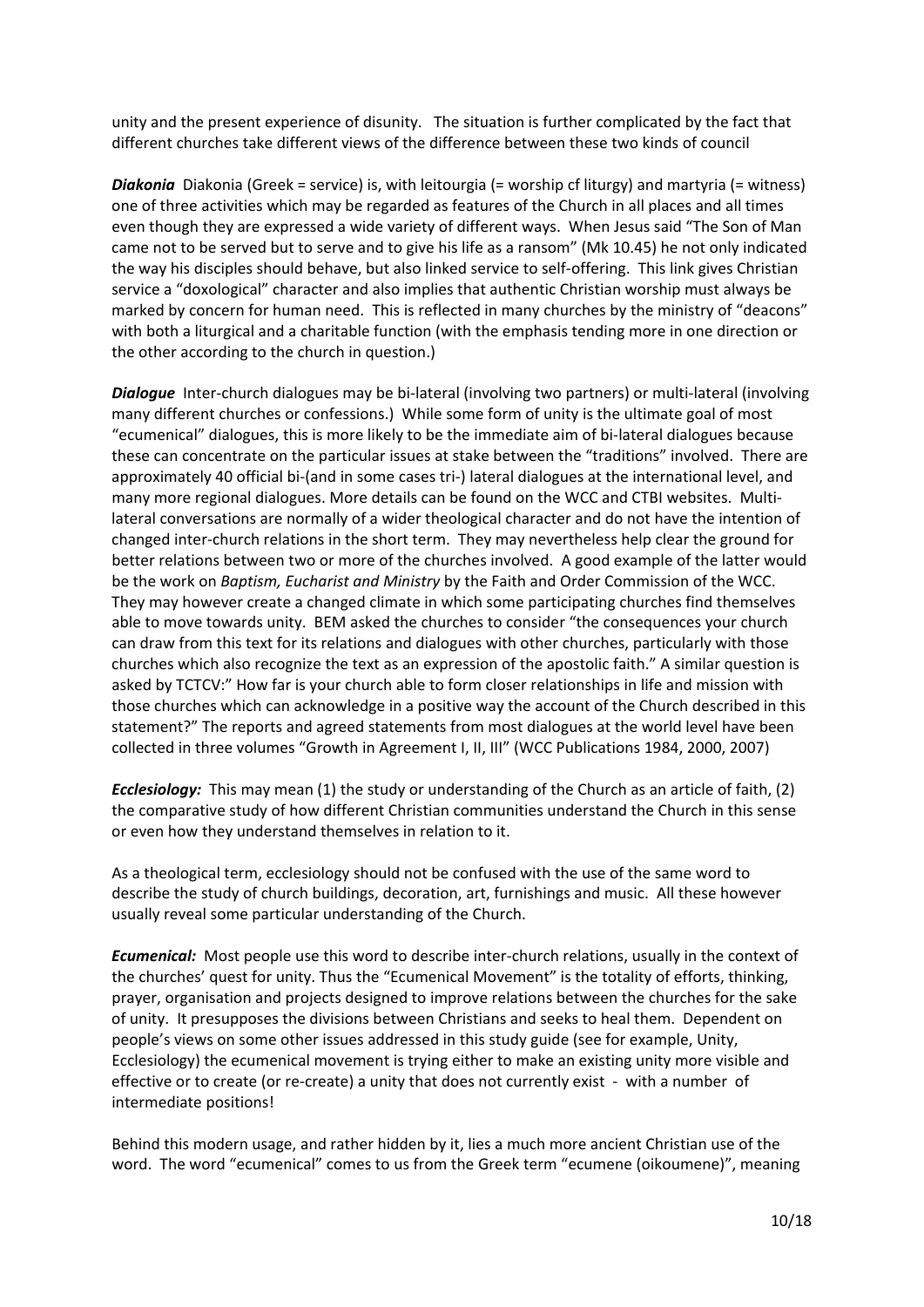the "inhabited world". Its root is the Greek word "oikos" meaning "house". We can get a clear understanding of what this meant in the early Church from St Irenaeus at the end of the second century. He wrote that "the Church, having received this preaching and this faith [i.e. from the apostles], although she is disseminated throughout the whole world, yet guarded it, as if she occupied but one house." In other words, the original idea of ecumenism was not divided churches seeking unity but of how the one Church filled the whole world and how each particular or local church represented the whole. We can get a sense of the difference by reflecting on the English words "unity" and "uniqueness".

**Eschatology:** This means the doctrine of the "last things" or the "end time." Some Christians emphasize the work of Christ and sending of the Spirit on the Church as having inaugurated the last days, other emphasize "our blessed hope, the appearing of the glory of our great God and Saviour Jesus Christ "(Titus 2.13). Most churches recognise the "already" and "not yet" quality of the age in which we live. Even now "our citizenship is in heaven."

*Faith and Order:* Finding sufficient agreement in matters of faith (belief, doctrine) and church order (structure, ministry, authority) has long been recognised as an important aspect of the churches' quest for unity. What constitutes "sufficient" is itself one of the matters for agreement. Moreover, churches differ in their understanding of the areas where agreement must be complete and where "legitimate diversity" may be possible. In matters of doctrine, some communities seek strict verbal identity, others look for agreement in the substance of faith while allowing for a diversity of expression. In matters of church order, some believe that God has given a particular form of ministry, for example, while others think this is an area where different patterns need not keep the churches apart.

As a movement Faith and Order (like the Ecumenical Movement as a whole) traces its origins in part to the World Missionary Conference in Edinburgh in 1910. Missionaries were aware of the damage disunity and competitiveness could do to the proclamation of the Gospel. It was recognised however that this involved questions for the separated churches as such. The Faith and Order Movement has played a key role in helping the churches reflect on these matters. In 1948 the Movement was one of the strands which came together to form the World Council of Churches.

*Holiness* The most basic use of the word "holy" in the Bible is applied to God, and refers to God's apartness. God's people are to be "holy" because God is "holy". They are "set apart" from all that is alien to God's righteousness. This has clear moral implications, but it is important to remember this background and not regard "holiness" as merely a matter of moral rectitude. The ethical way of life that should characterize Christians follows from the fact that they have been "set apart"; it cannot be properly understood apart from it.

## *Koinonia:* See "Communion"

*Mission (see also Apostolicity)***:** The word "mission" derives from the Latin verb "to send", just as "apostle" reflects the corresponding Greek verb. Christianity is a missionary (or apostolic) religion because the Church is the result of the sending of Jesus and the Spirit by the Father. Mission is therefore the character of the Church as well as its origin. It is a mistake to think that mission is essentially something we do. Mission involves living, proclaiming and collaborating with all God does for the salvation (wholeness and holiness) of creation. God's mission, in which we are called to participate involves worship (leitourgia) in fulfilment of the first and great commandment to "love the Lord your God with all your heart and mind and strength", service (diakonia) in obedience to the one who came "not be served but to serve and to give his life as a ransom for many" and witness (martyria) including testimony to the truths revealed by God (evangelism), "making disciples of all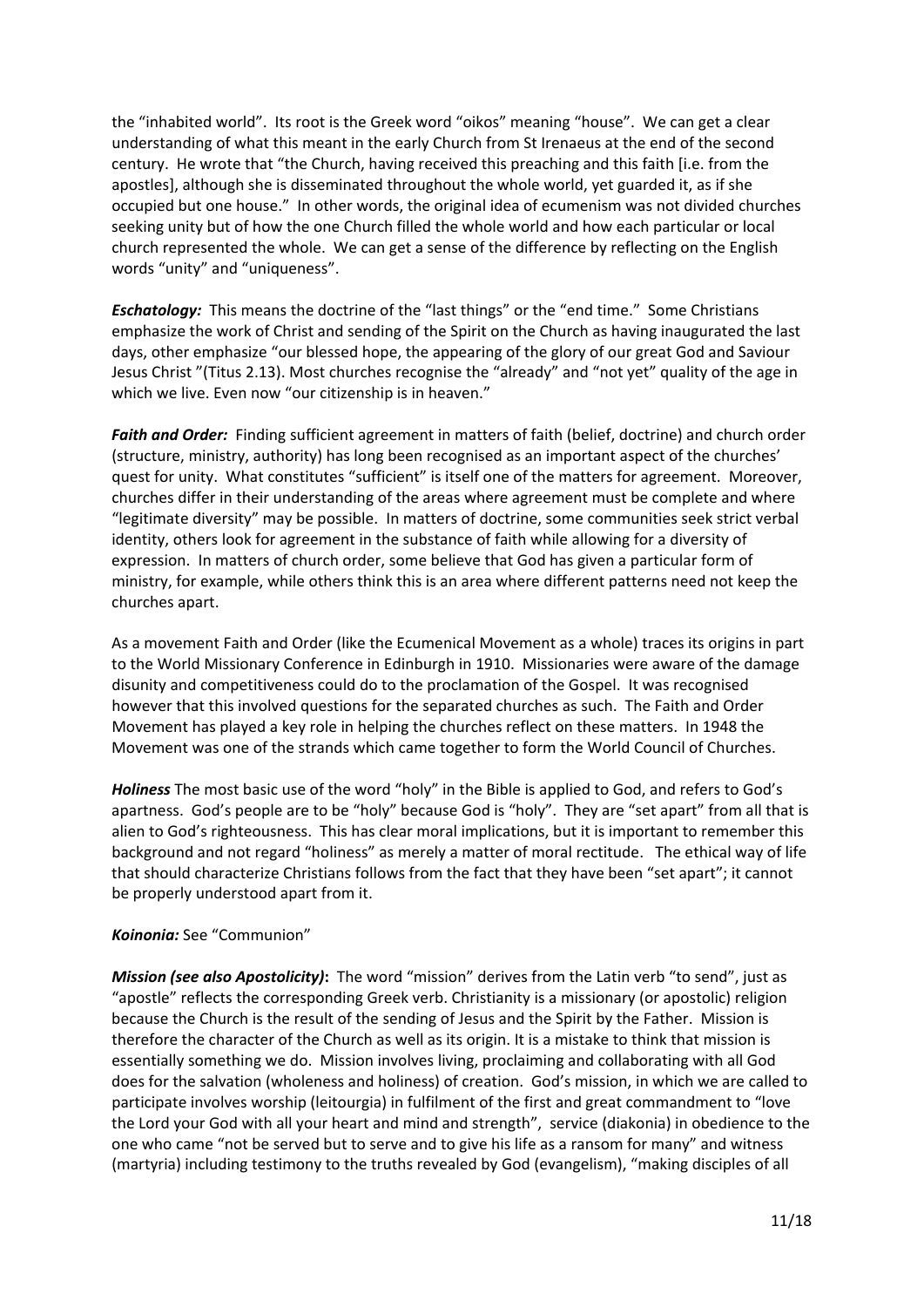nations, baptising them in the name of the Father and of the Son and of the Holy Spirit and teaching them to observe all that [Jesus] commanded." Many church divisions reflect differences in understanding the relationship between these elements.

*Reception* This refers to the way in which Christ's people come to recognise a particular idea, doctrine or text as a true expression of the faith. Trusting in the guidance of the Holy Spirit, the Christians recognise this process at work, for example, in the formation of the canon of Holy Scripture, in the doctrinal definitions (dogmas) of the Ecumenical Councils, and, more recently, in the way in which some ecumenical texts have been recognised as authoritative.

**Recognition:** This term is quite often used in ecumenical texts. People speak of the "mutual recognition" of churches, or the "recognition" of ministries. As the word "recognition" and its verb "recognize" are used in a variety of ways in modern English, it is important to clarify what they mean in particular contexts. Here are some rather different uses of the words.

- (1) When we say we "recognize" people we have met before, we mean they are familiar to us, we know who they are, because of their faces, their features, the way they speak or behave.
- (2) Or we might use the word to means "we accept something is the case".
- (3) We might also say, perhaps of a musical performance, that we recognize the quality of the performers; in this case we mean something like we can sense how accomplished they are.
- (4) Rather more strongly, we sometimes read newspaper reports of a trial in which a defendant says "I do not recognize the authority of this court", in other words "I don't accept its right to pass judgment on me." (Although in this case, it probably won't make much difference to the outcome!)

All these four uses occur in TGTCV.

- (1) Para. 9:"Visible unity requires that churches be able to recognize in one another the authentic presence of what the Creed of Nicaea‐Constantinople (381) calls the "one, holy, catholic, apostolic Church."
- (2) Para. 36 "All recognize the continual need for Christian self‐examination, penitence, conversion (metanoia), reconciliation and renewal."
- (3) Para. 50: "Throughout history the Church has recognized a certain authority in the lives of the saints, in the witness of monasticism and in various ways that groups of believers have lived out and expressed the truth of the gospel".
- (4) Para.41: "the mutual recognition of baptism".

There is however an even stronger use of the word, although it is closely related to (4). When, for example, the United Nations "recognizes" a new state, some practical and legal consequences immediately follow. This is what we might call a "performative" effect of "recognition" - in other words it actually does something, it creates a new situation. Mutual recognition of baptism and ministry may do more than acknowledge that these rites are valid as far as their own communities are concerned; it may also imply that these rites are also valid for one's own community. So for, example, many churches acknowledge baptism performed with water in the name of the Father and of the Son and of the Holy Spirit to be valid even if performed in a community different from one's own. In some cases this may imply "joint" membership. Recognising the orders of another church might mean that an ordained minister may be received into active ministry without re‐ordination.

It is important to understand what we mean when we use the language of "recognition" and to check out with others what they mean.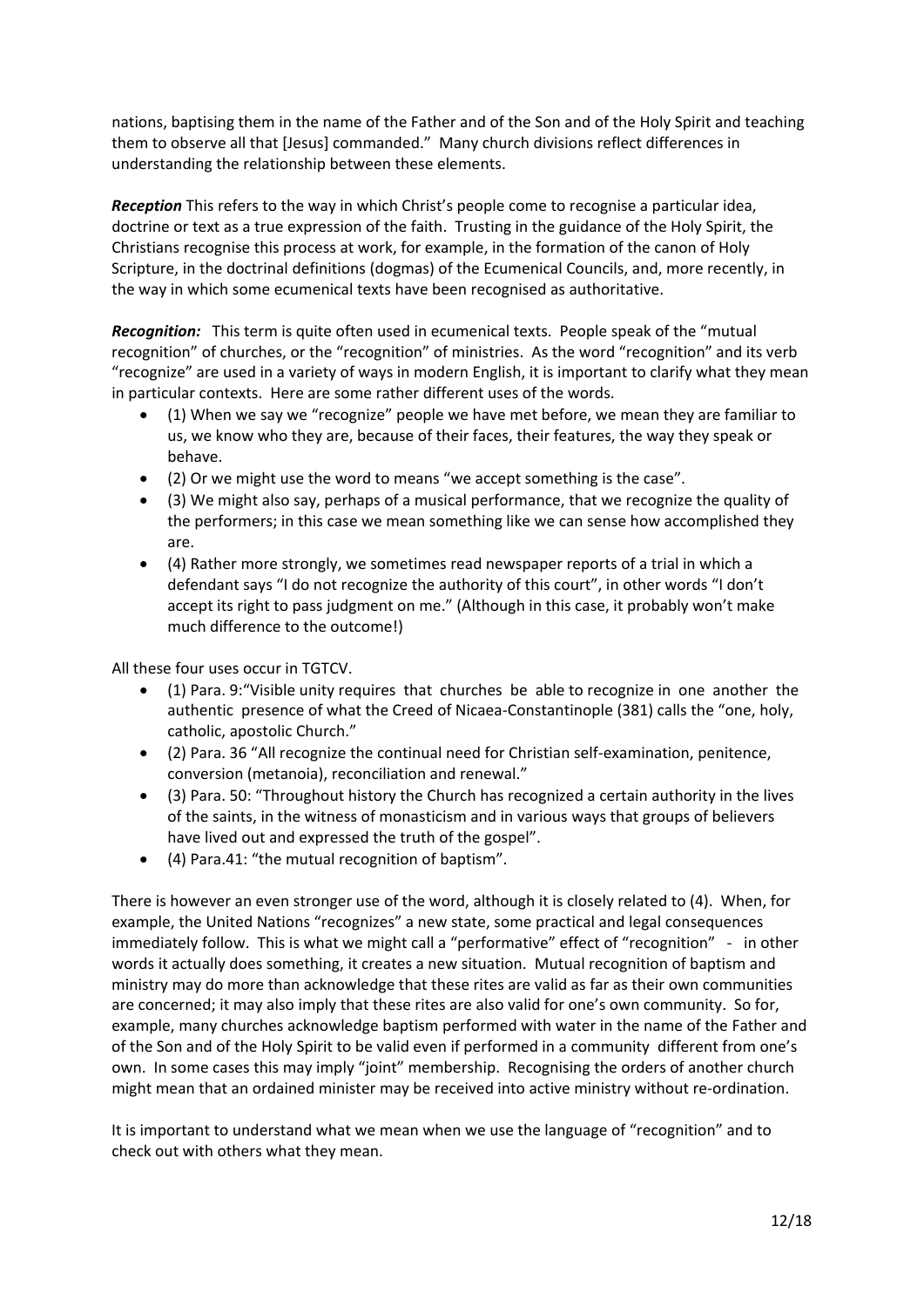*Sacraments/sacramentality:* Not all churches regularly use this language. For those that do, a sacrament is a religious ceremony that is believed to embody and even convey God's grace. This view reflects the biblical revelation that God saw all he had made and said that it was very good, and that in Christ "the Word was made flesh and dwelt among us." In other words, sacraments are God's own way of using the already good things he has created as means of his presence and gift. For some Christians the word "sacrament" usually refers to particular rites and ceremonies, especially those that are most closely linked to the "new creation" of all who are "in Christ." Others prefer to think of sacramentality more as a matter of its earlier Greek equivalent "mystery" and thus not so much as a matter pf particular ceremonies as a about the whole wonderful way in which God makes it possible for us to share his life. Seen in this way, the various sacraments are particular instances of the biggest mystery of all, that "the Word became flesh and dwelt among us." St Leo the Great once said in a sermon that "What was visible in the incarnation has passed into the sacraments." Although views of the sacraments, their character and number, have become a cause of division between (especially western) churches, most Christians acknowledge baptism and the eucharist as privileged events or moments for an encounter with Christ. Churches differ as to what other rites should be described as sacraments. Some who hesitate about the sacraments do however regard the Scriptures in this way. So this does seem a fruitful area for ecumenical discussion. One particular area of current discussion is whether the Church as such should be described as sacramental.

*Tradition:* By ecumenical convention, Tradition (capital "T" or "Holy Tradition") means the living presence and activity of the Holy Spirit, reminding Christians of all that Jesus taught them and leading them into all the truth. It rests on the understanding expressed by St Paul when he wrote *"What I received, I also passed on ("traditioned") to you."* By contrast, "traditions" are accustomed ways of doing things; "conventions" or "customs" would be alternative words for the same idea. In this sense, "Tradition" is "the faith delivered to the saints", which we may learn to understand better and adhere to more faithfully but is essentially unchanging, while "traditions" are human customs that can vary from place to place and time to time. Discerning one from the other is not an easy task! An important moment in ecumenical history was the fourth world conference on faith and order at Montreal (Canada) in 1963 which asked "How can we distinguish between traditions embodying the true Tradition and merely human traditions? How can we overcome the situation in which we all read scripture in the light of our own traditions? Does not the ecumenical situation demand that we search for the Tradition by re-examining our own particular traditions?"

*Unity:* Jesus prayed that his disciples might be one, as he and the Father are one, so that the world may believe. The unity of Christians is therefore a matter of theology and a matter of mission. The churches are not all agreed on the nature of this unity, what is required for it, whether is already exists and simply needs to be made explicit and visible or whether it has yet to be revealed, and how it is to be realised. For those communities which see the church primarily in terms of a local gathered congregation, unity is above all a matter of the lived fellowship between believers, whereas for those seeing the Church as the single universal Body of Christ, unity is just as much a matter of the communion between particular communities. Membership in the WCC does not commit churches to any particular model or goal of unity although *"The primary purpose of the* fellowship of churches in the World Council of Churches is to call one another to visible unity in one *faith and in one eucharistic fellowship, expressed in worship and common life in Christ, through witness and service to the world, and to advance towards that unity in order that the world may believe".* (Harare Assembly of WCC 1998) Such a statement suggests some principles, but almost every phrase is open to different interpretations.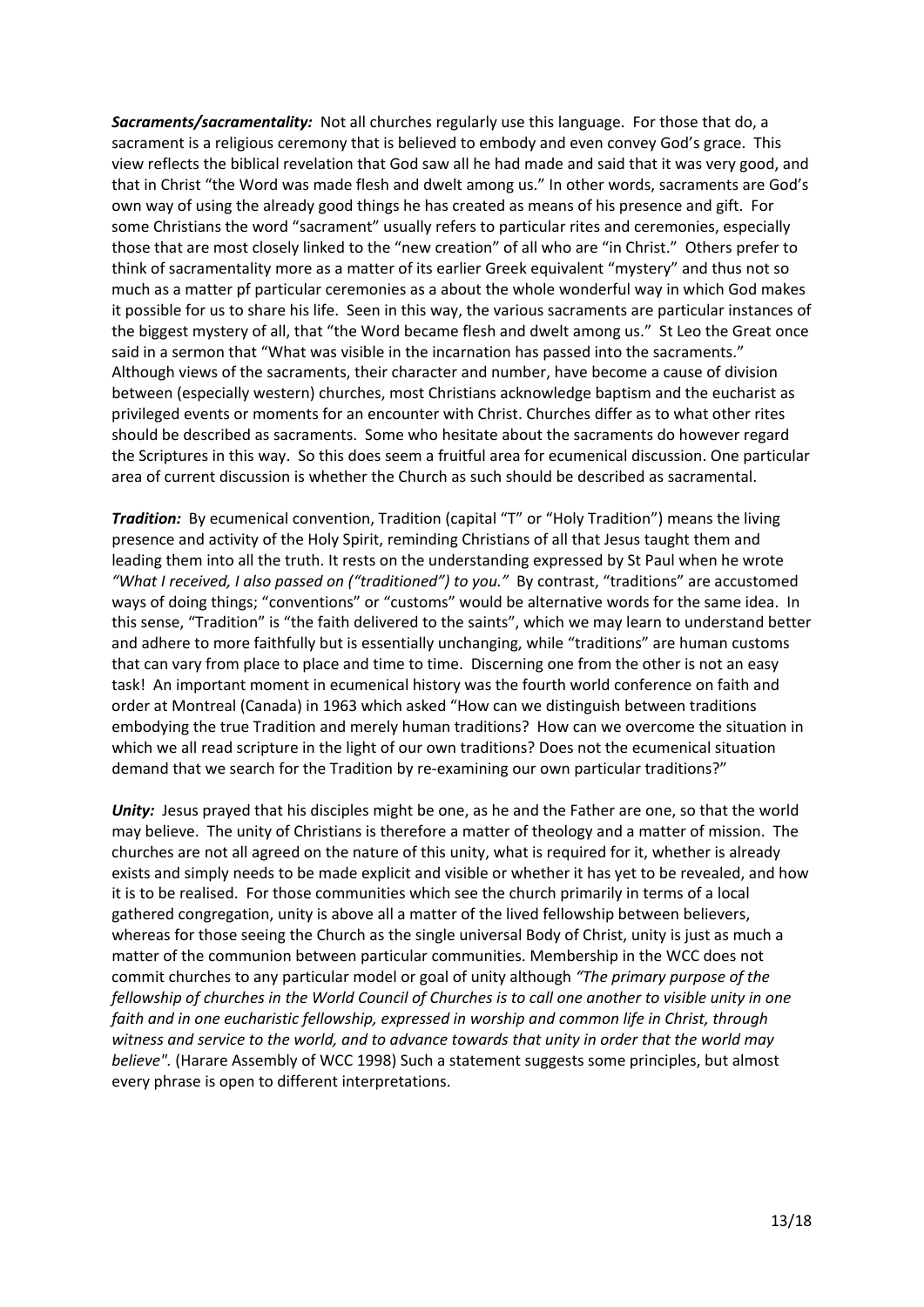#### *An index to The Church: Towards a Common Vision*

*(Numbers refer to the paragraphs in the main text only. The prefatory material, the Historical Note and the footnotes to the main text are not indexed.)*

A Treasure in Earthen Vessels, 39 Abraham, 17, 18 Alexandria, 55 anamnesis, 42 annunciation, 15 Antioch, 30, 55 apartheid, 30, 51 apostles, 2, 22, 32, 34, 38, 48, 55 apostolic, 9, 10, 22, 31, 37, 46, 47, 52, 53 Apostolic Canons, 55 apostolic continuity, 47 Apostolic succession, 22 apostolicity, 22, 46 authority, 2, 11, 19, 20, 24, 48, 49, 50, 51, 53, 55 baptism, 2, 40, 41, 42, 43, 44, 53, 60 Baptism, 20, 37, 40, 41, 44, 45, 47, 52 Baptism, Eucharist and Ministry, 40 Bartholomew I (Ecumenical Patriarch), 51 Benedict XVI (Pope), 51 bilateral, 32, 39, 51, 56, 57, 63 bishop, 32, 46, 47 bishops, 30, 31, 32, 47, 55 blessing of the sick, 44 body of Christ, 1, 4, 12, 14, 16, 21, 36, 41, 52, 58, 67 bride of Christ, 6 canon, 12, 46, 55 care for the poor, 65 catechesis, 31 catholic, 9, 10, 22 catholicity, 12, 22, 30, 65 chrismation, 40, 41 chrismations, 44 Christ, 1, 2, 3, 4, 5, 6, 10, 12, 14, 16, 17, 18, 19, 20, 21, 22, 24, 25, 26, 29, 30, 31, 32, 33, 35, 36, 37, 40, 41, 42, 43, 44, 45, 47, 48, 51, 52, 53, 57, 58, 59, 60, 62, 63, 64, 65, 67, 68, 69 Church and World, 15, 58 collegial, 52, 55, 56 common good, 18, 28 communal, 52, 56, 62 communion, 1, 13, 16, 23, 25, 27, 28, 29, 30, 31, 32, 34, 37, 42, 50, 52, 53, 64, 67, 68 communion of saints, 68 compassion, 2, 66 conciliar, 37, 53 conciliarity, 53, 55 Confessing the One Faith, 3, 39 confirmation, 40, 41 confirmations, 44 consensus, 47, 51, 54, 61, 67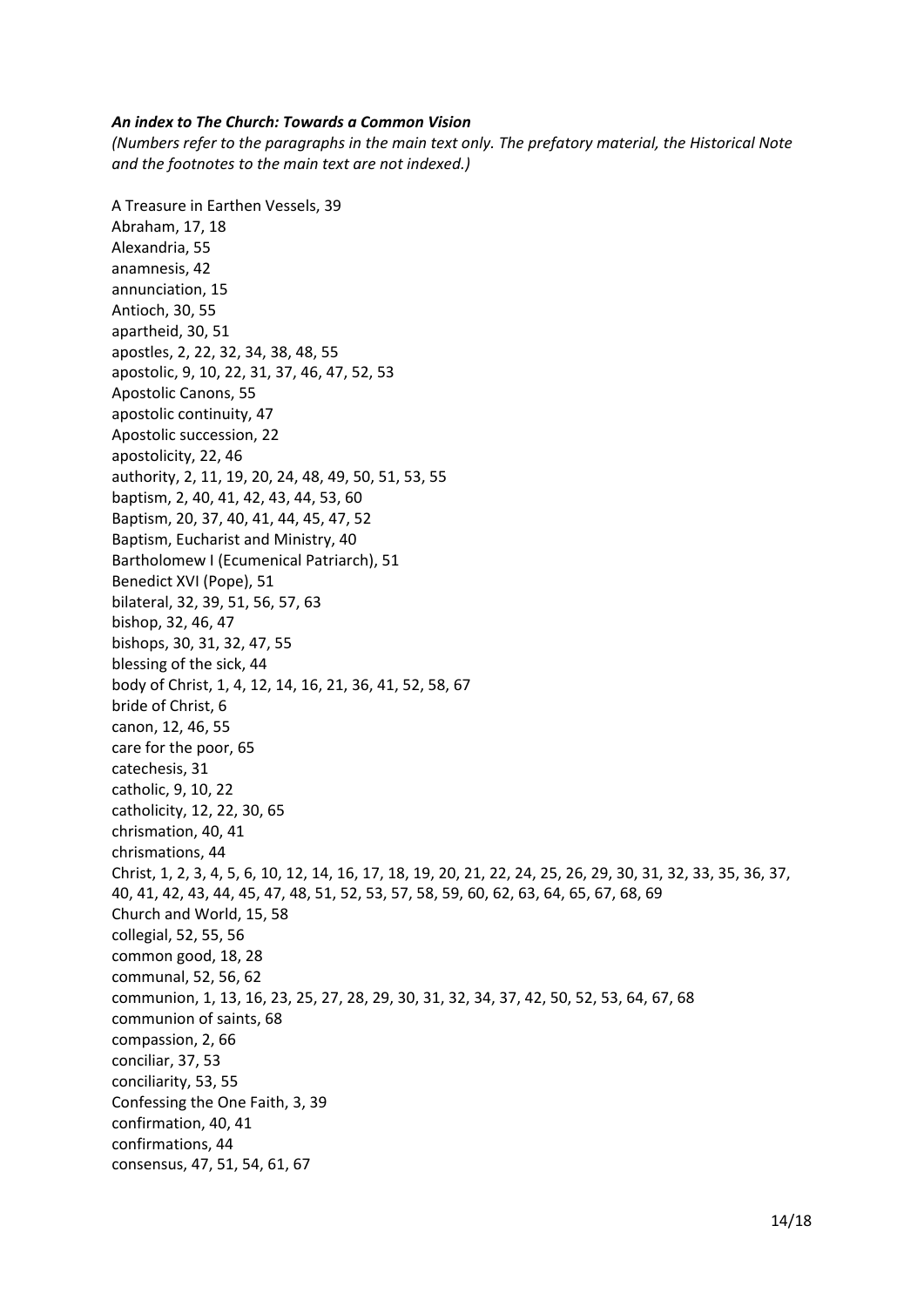consent, 51 Constantinople, 9, 22, 55 convergence, 32, 37, 40, 41, 44, 51, 57, 60, 63 conversion, 36, 41 councils, 50, 55 covenant, 10, 17, 18 creation, 1, 4, 13, 21, 25, 37, 38, 42, 50, 58, 59, 66, 68 creatura evangelii, 14 cross, 15, 18, 40, 42, 49, 65 Cyril of Jerusalem, 31 deacon, 46, 47 Desmond Tutu, 51 diakonia, 49, 51, 52, 58 diakonos, 47 dialogues, 32, 37, 39, 44, 50, 51, 56, 57 diocese, 32 disciples, 2, 3, 6, 15, 16, 19, 20, 21, 22, 28, 48, 49, 62, 64, 65, 68 discipleship, 2, 11, 15, 18, 19, 61, 68 diversity, 6, 12, 28, 29, 30, 37, 52, 54 doctrine, 9, 30, 39, 61, 63 dogma, 46 ecclesial, 30, 32, 37, 39, 44, 50, 53 ecclesiology, 11, 31 ecumenical convergence, 51 ecumenical council, 22, 30, 53 ecumenical dialogue, 30, 35, 39, 42, 43, 45, 53, 63 ecumenical movement, 8, 37, 41, 51, 55, 68 Ecumenical Patriarch, 51 Ecumenical synods, 53 emerging churches, 7 environment, 62, 65 epiclesis, 42 episcopate, 47 episkopé, 31, 48, 52 episkopos, 47 ethics, 62 eucharist, 5, 16, 20, 22, 37, 40, 42, 43, 44, 45,47, 48, 52,67 eucharistic hospitality, 31 evangelization, 6, 7, 59, 60 exorcisms, 48 exousia, 48, 51 experience, 8, 13, 39, 67 faith, 2, 3, 6, 7, 11, 14, 15, 16, 20, 21, 22, 29, 30, 31, 34, 37, 38, 39, 42, 43, 44, 49, 51, 52, 53, 56, 60, 61, 62, 64, 67, 69 Faith and Order, 3, 15, 20, 44, 56 faithfulness, 1, 24, 47 family of God, 43 Father, 2, 12, 14, 16, 22, 32, 33, 41, 42, 50, 53, 59, 68 forgiveness, 44, 48, 61 gates of hell, 36 Gentiles, 8, 30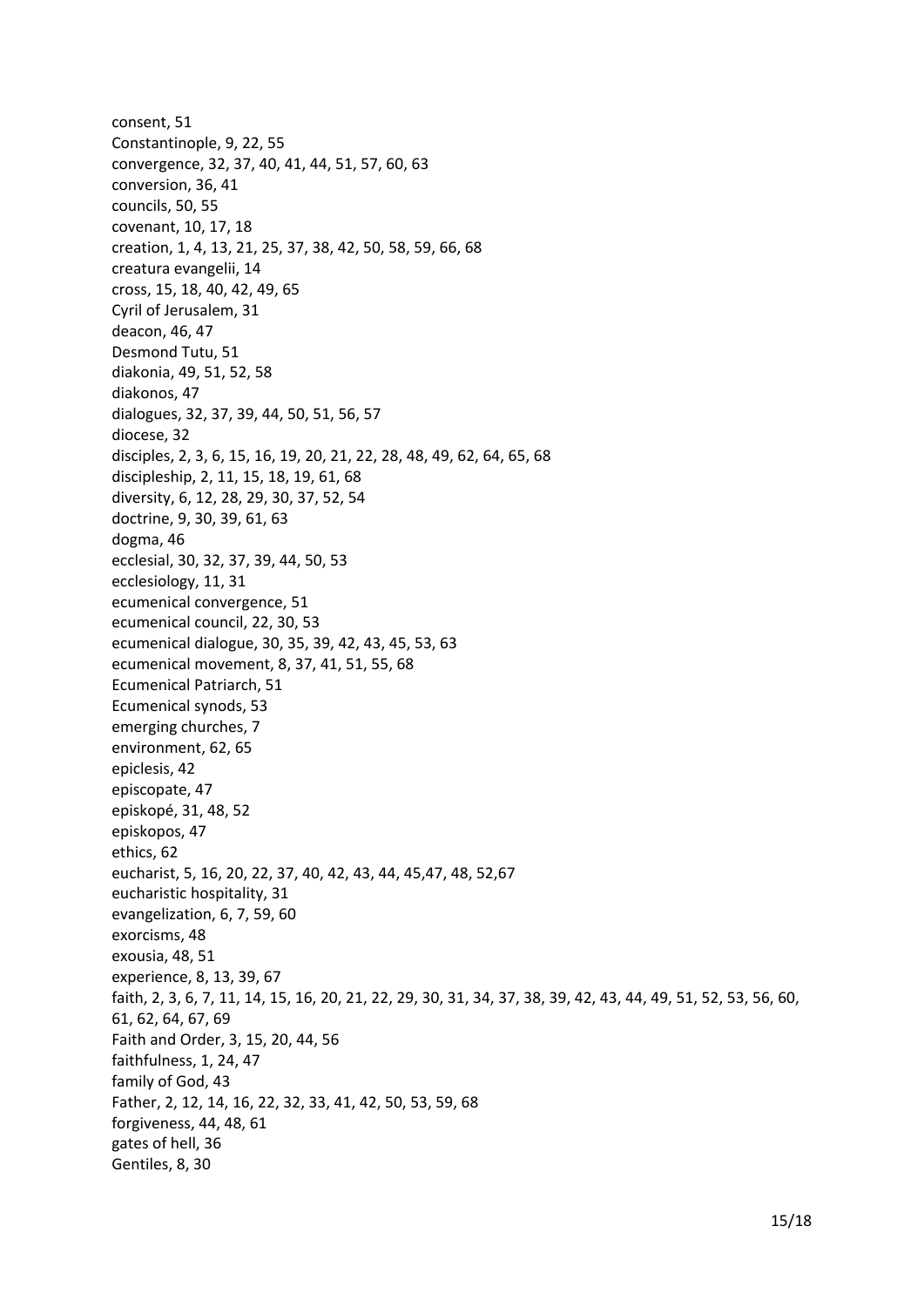gifts, 16, 18, 21, 22, 26, 28, 29, 44, 46, 52 Good News, 59, 67 Gospel, 6, 7, 11, 12, 14, 16, 22, 24, 28, 42, 47, 48, 51, 52, 58, 60, 62, 63, 66 grace, 6, 36, 38, 42, 61, 69 guidance, 6, 19, 22, 45, 48, 51, 52, 53, 68 head of the Church, 37, 51 healing, 1, 2, 21, 59, 66, 69 heaven, 2, 48, 49, 69 HIV/AIDS, 64 holiness, 22, 35, 36, 50 holy nation, 18, 41 Holy Spirit, 1, 2, 3, 6, 11, 12, 13, 14, 15, 16, 17, 18, 21, 22, 24, 28, 30, 33, 38, 39, 41, 42, 44, 50, 51, 52, 53, 59, 60, 64, 68 human dignity, 38, 60, 64 human person, 62 humanity, 1, 13, 25, 26, 37, 66 Ignatius of Antioch (St), 22, 46 image of Christ, 43 incarnation, 1 injustice, 38, 64, 65, 67 intercession, 42, 45 interpretation, 11, 39, 51 Jerusalem, 2, 6, 8, 30, 55 Jesus, 1, 2, 3, 4, 6, 7, 8, 11, 13, 14, 15, 17, 18, 19, 20, 22, 25, 42, 45, 48, 49, 51, 53, 58, 59, 60, 63, 64, 65, 66, 69 John Chrysostom (St), 67 John Paul II (Pope), 51, 56 justice, 34, 59, 62, 64, 65 justice and peace, 34, 59 justification by faith, 61 kingdom, 1, 2, 4, 7, 13, 19, 20, 21, 33, 41, 42, 58, 64, 65, 69 koinonia, 1, 13, 14, 31, 49, 62, 67, 68 laity, 20, 53 leadership, 11, 19, 32, 51 legitimate diversity, 12, 28, 30 liturgical renewal, 43 liturgy, 26, 30, 67 local, 6, 18, 29, 31, 32, 52, 53, 54, 55, 56 local church, 29, 31, 32, 54, 55, 56 Lord's Supper, 2, 13, 21, 42 love, 22, 25, 34, 43, 49, 50, 51, 53, 54, 58, 60, 64, 69 martyrdom, 6, 65 martyria, 65 Mary, 15 mercy, 25, 64, 66 metanoia, 36, 50 ministries, 16, 32, 46, 51, 52, 55, 57 ministry, 1, 2, 4, 9, 17, 19, 20, 22, 29, 31, 32, 37, 39, 40, 45, 46, 47, 48, 51, 52, 55, 56, 57, 66, 67 ministry of oversight, 48, 52 ministry of word and sacrament, 45 miracles, 48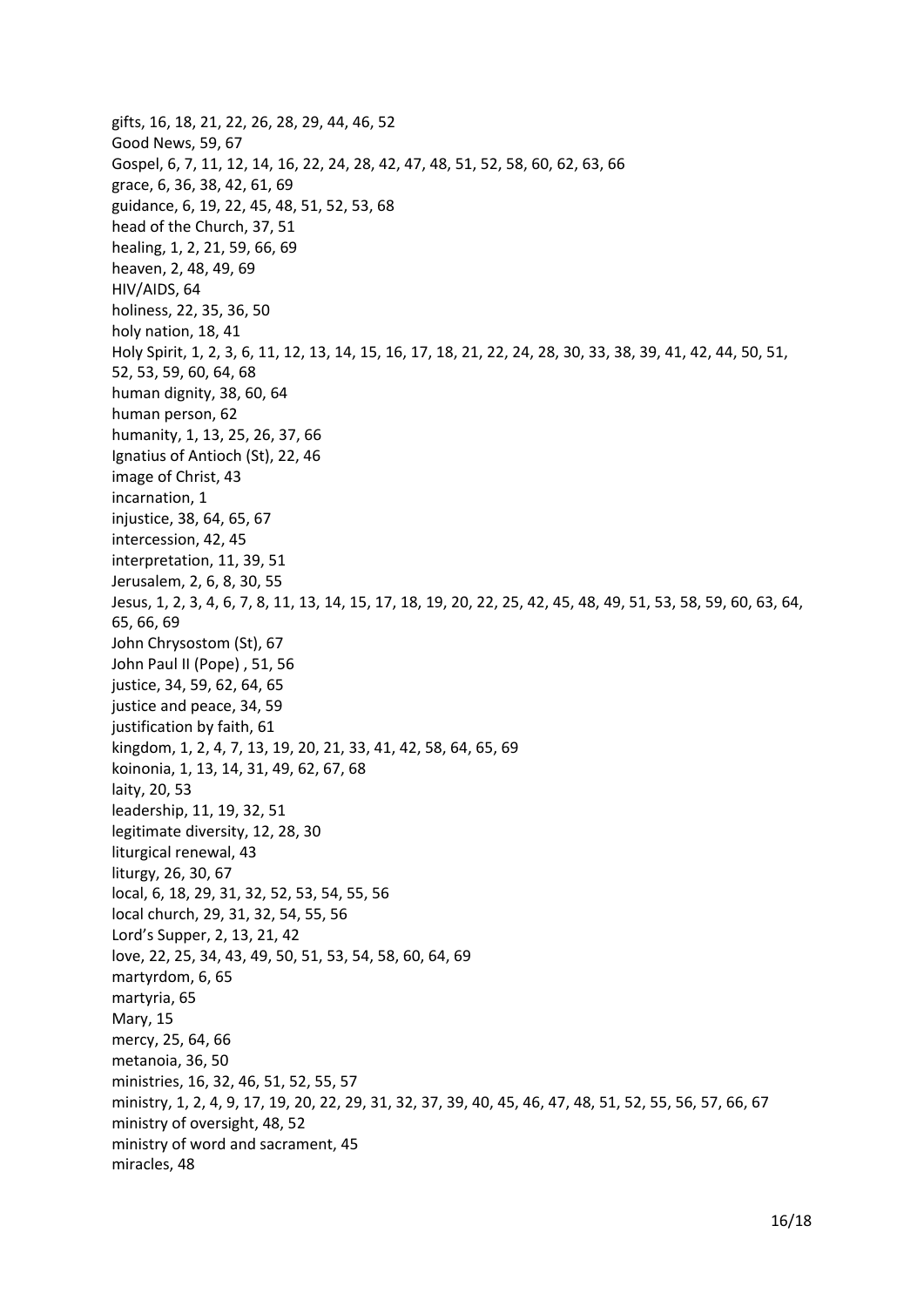mission, 1, 2, 3, 4, 7, 8, 18, 19, 20, 22, 23, 25, 26, 34, 38, 42, 44, 52, 57, 58, 59, 60, 63, 67, 68, 69 monasticism, 50 Mother of God, 15 multilateral, 32, 56, 63 mutual recognition, 41 mysterion, 26, 44 mystery, 1, 12, 22, 26, 33, 53, 58 nationalism, 64 New Testament, 8, 11, 12, 14, 21, 26, 46, 48, 53, 57, 60, 69 Nicaea, 9, 30 obedience, 44, 51, 59 Old Testament, 18 ordained ministers, 45, 51, 52 ordained ministry, 20, 46, 47, 52 order, 1, 2, 10, 16, 22, 24, 30, 32, 46, 54, 64, 65, 69 ordinance, 44 ordination, 45, 52 oversight, 20, 51, 52, 53, 55 Paul (St), 6, 42, 57, 61 peace, 21, 51, 62, 64, 65 Pentecost, 3, 15, 21, 22 people of God, 12, 19, 20, 51, 52, 55, 67 personal, 34, 38, 51, 52, 55, 56, 62, 63 Peter (St), 57 Petrine ministry, 56 n.30 Pope, 56 power, 1, 2, 14, 21, 22, 32, 36, 48, 49, 50, 60, 64 presbyter, 46, 47 presbyteros, 47 presiding minister, 53 priesthood, 18, 20, 41, 45 priests, 45 primacy, 55, 56, 57 primatial ministry, 56 primatial oversight, 55 Prince of Peace, 64 Protestant Reformation, 61 racism, 64 rebirth, 41 recapitulation, 33 reception, 37, 43, 51 reconciliation, 1, 13, 24, 36, 43, 59 redemption, 42 regional, 32, 53 religious freedom, 60 religious pluralism, 7, 60 resurrection, 6, 17, 41, 42, 58 Roger Schutz, 51 Rome, 22, 55 sacrament, 20, 27, 44, 45 sacramentality, 27